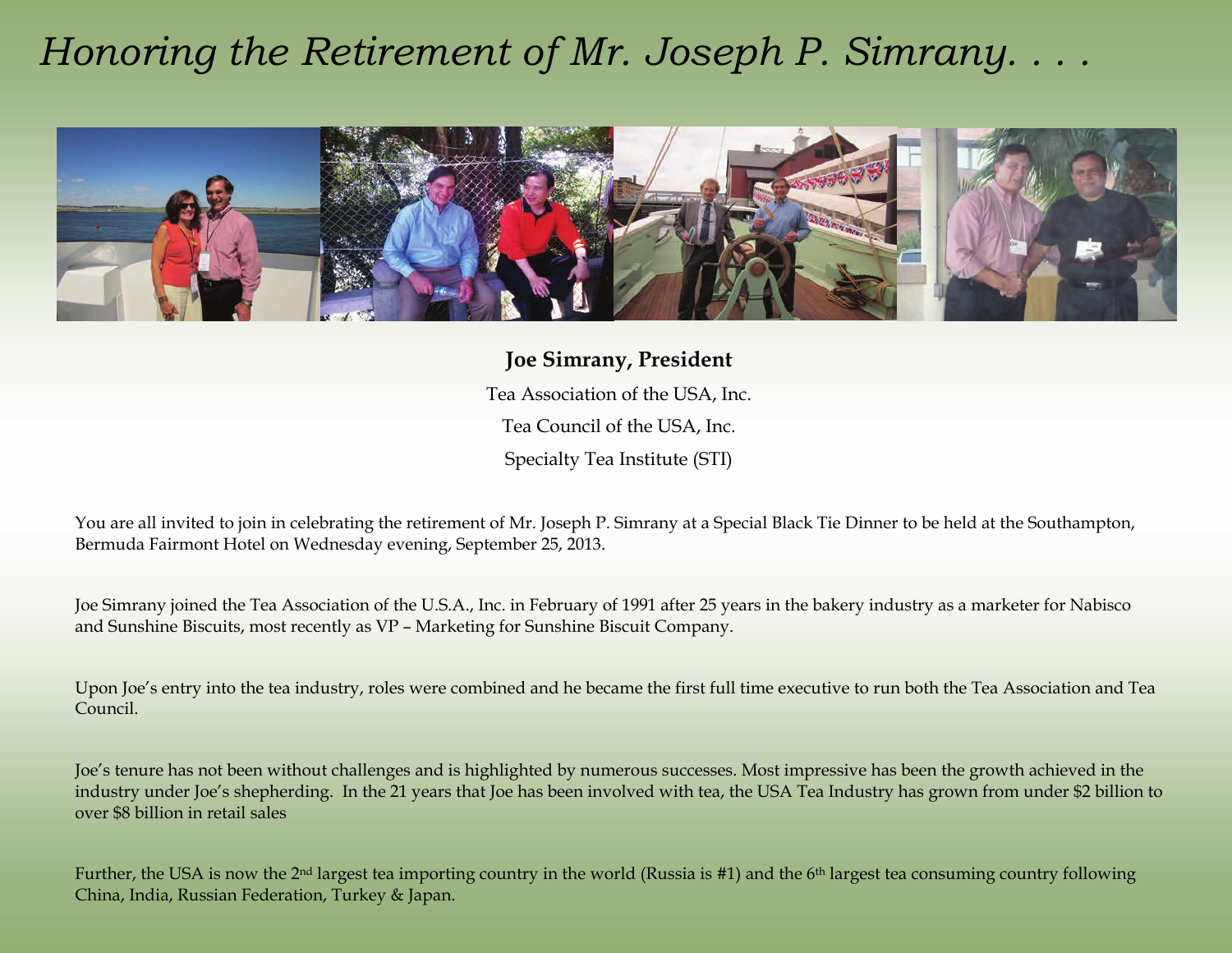One of the drivers of increased consumption in the U.S was Joe's efforts to associate tea consumption with the great many health benefits of tea as a means of raising consumer awareness and revitalizing an otherwise dull performance for the tea industry in the USA. He did so by expanding the concept of marketing tea on the basis of health globally beginning with the Bermuda Accord in 1992 – an agreement between the Tea Councils of the USA, UK, and Canada to cooperate on funding scientific research to uncover the various health benefits of consuming tea. This accord took place during a special meeting at the Annual Tea Association of the USA Convention held that year in Bermuda. This accord was adopted and endorsed by the United Nations FAO and partially funded by the World Bank for Commodities.

## Other Accomplishments:

- Established Hot Tea Month in January and Iced Tea Month in June as a means to generate publicity and provide members with a themed promotional event.
- Merged the Tea Association of the USA with the Tea Council of the USA in 2002 to achieve a more equitable funding for both organizations and focused the Tea Council's generic promotion program by switching from a "shotgun" to a "rifle" approach by consolidating separate efforts against the foodservice, consumer, and tea & health segments into a concerted effort on Tea & Health.
- $\bullet$  Successfully broadened the mission of the Tea Association by establishing a separate Association for Specialty Tea Retailers. He formed the Specialty Tea Registry in 1996 which eventually merged with the American Premium Tea Institute in 2002 to form the Specialty Tea Institute. an organization specifically created to support the development of the Specialty Tea Industry and educate its members.
- $\bullet$  Successfully defended the Tea Industry against numerous attacks over the years including threatened terrorism, the "Great Bacteria Scare" of 1995 & 1996, government allegations of abuses of worker rights in 2002 and several others.
- Currently cooperating with our counterparts in Canada and Australia to adopt common MRL's for specific substances while concurrently working as part of an FAO Working Group trying to get the world's regulatory authorities to harmonize chemical standards. Also launched the Agricultural Plant Protection initiative into international forums to focus producing countries on the proper use of these substances, as well as organizing a meeting in Paris for 12 of the world's regulatory agencies seeking further harmonization of standards for tea.
- $\bullet$  Supported the Nepalese concept of a Uniform Code of Conduct for the Tea Industry and remains a staunch advocate for expansion of that concept globally.
- Launched a PR campaign to attract a younger audience to tea by inviting them to submit a YouTube video about the Health benefits of tea under the Calm-A-Sutra theme.
- Nominated to Chair the London Tea Trade Dinner in May 2010 and to deliver the keynote speech. This was the first time in its 81 year history that a non-British Tea Trade Executive was so honored.